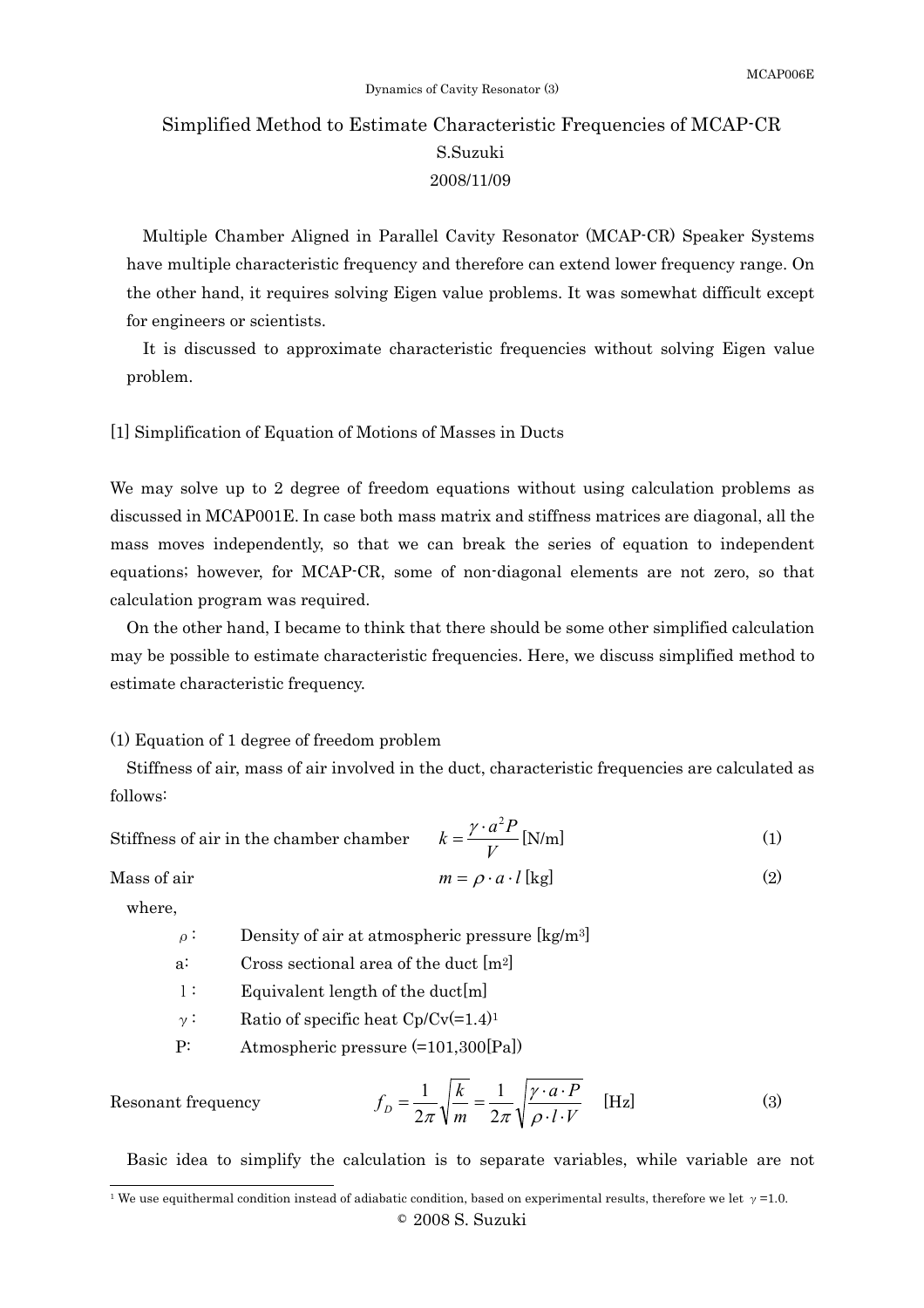separated. This is not scientifically true, but it will be proven that it is practical enough below.

(2) Hypothesis of simplified calculation

Fig.1 shows typical structure of MCAP-CR where number of sub-chambers is 4.



Fig.1 Free Vibration Model of MCAP-CR (n=4)

Stiffness of air in each chamber is a function of cross-sectional area of each duct. We use stiffness value for reference area for simplicity. Reference area is chosen as membrane area. Actual stiffness for a duct is expressed using ration of duct area divided by reference area. Reference area is defined as  $a_0$  and ratio is defined as  $r_j$ . Let us define volume in each chamber be:  $V_1, V_2, ..., V_n$ , and cross sectional area of each duct be:  $a_1, a_2, ..., a_n, a_{n+1}, ..., a_{2n}$ .

Then stiffness of each chamber for each duct is expressed in equation (4).

Suffix j is defined as each duct which connects main chamber and sub chamber. Suffix that is greater than n is defined as open-air duct.

$$
k_j^* = \frac{r_j^2 a_0^2 P}{V_j}
$$
 (4)

where,  $a_{0}$ a  $r_j = \frac{a_j}{a}$  (5)

Table 1 gives stiffness of air in each chamber. $2^{\circ}$ 

l

<sup>2</sup> Refer to MCAP001E for definition of symbols.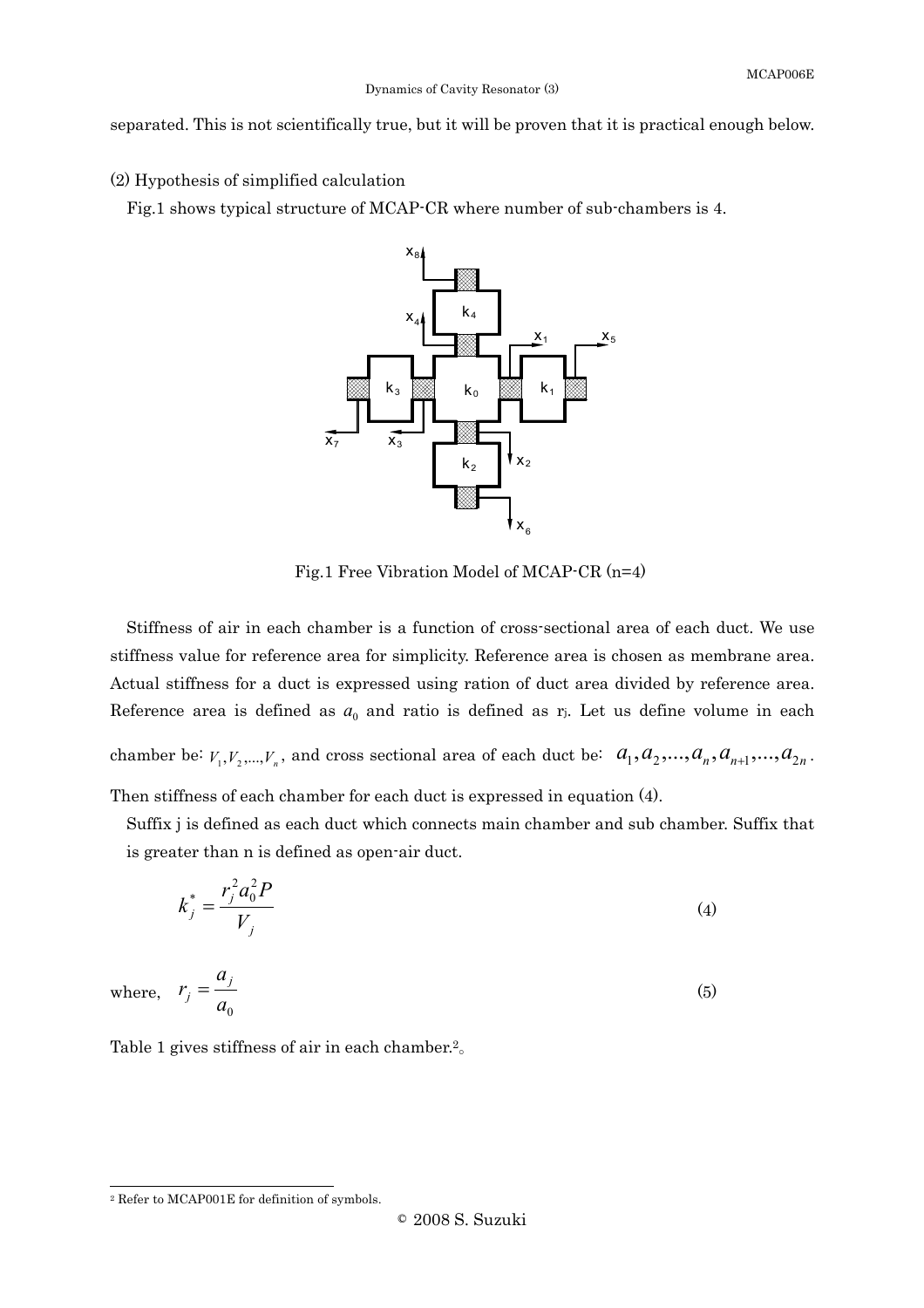Dynamics of Cavity Resonator (3)

|                    | Volume[m <sup>3</sup> ] | Stiffness for ao [N/m] | Stiffness for $a_j$ [N/m]                |
|--------------------|-------------------------|------------------------|------------------------------------------|
| Main Chamber       | $\rm V_0$               |                        |                                          |
| Sub Chamber(j)     | $V_{\rm j}$             | n                      | $k^* = \frac{r_j^2 a_0^2 P}{r_j^2}$<br>T |
| $Sub Chamber(n+j)$ | $V_{j+n}$               | $k_{n+j}$              | $r_{n+j}^2 a_0^2 P$<br>$k_{n+j}^*$       |

Table 1 Volume and Stiffness of Each Chamber (j=1, ...,n)

(3) Calculation of Characteristic Frequency Based on Simplified Assumptions

We assume the followings:

- (a) Each mass of each duct moves independently3.
- (b) Some part of next chamber works as a part of referenced chamber4.
- (c) Effect of chambers beyond next chamber is ignored.



Fig.2a, 2b expressed assumptions  $(b)$   $\cdot$   $(c)$ .

Fig.2a references duct "j". If this duct moves to right hand side, chamber Vj pushes back and chamber Vo pulls back. Some part of chambers, V1, V2,...,Vn, except Vj works as part of V0. Fig.2breferences duct "n+j". Some part of V0 acts as part of Vj. It seems that Vj becomes larger.

l <sup>3</sup> This is not true, because there are mutual interactions by function of each chamber; however, vibration equations may be superposed as approximation.

<sup>4</sup> This is different from Equation model of MCAP-CR. Mass of air is not rigid, so that this assumption may be better than exact model of MCAP-CR.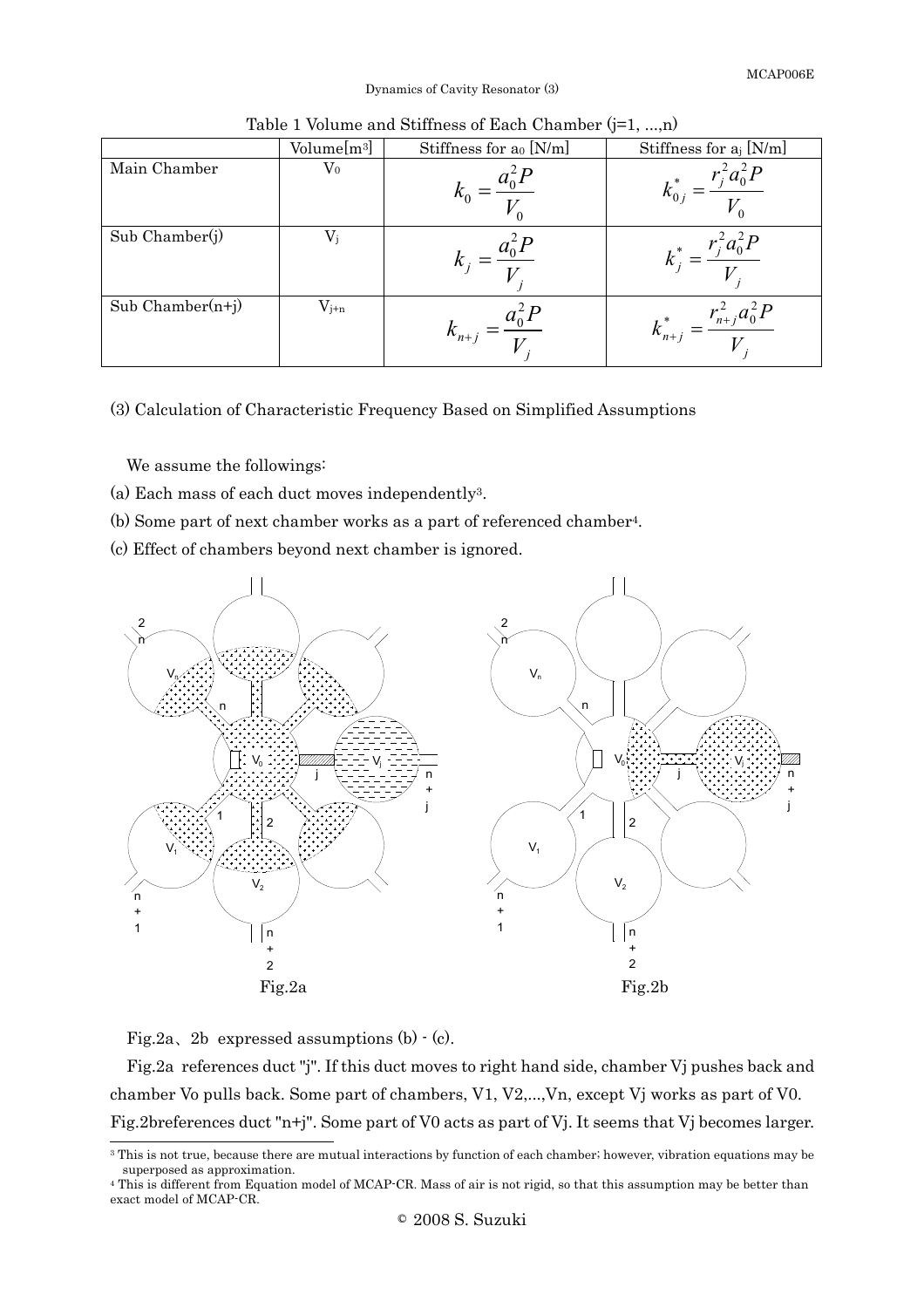Table 2 gives stiffness of air in each chamber, mass of air involved in each duct, and characteristic frequencies based on assumption (1) - (c).

|                                         | Equivalent Volume[m <sup>3]</sup>                 | Equivalent Stiffness<br>[N/m]                                            | Mass[kg]                                   | Characteristic<br>Frequencies[Hz] |
|-----------------------------------------|---------------------------------------------------|--------------------------------------------------------------------------|--------------------------------------------|-----------------------------------|
| Inter<br>-chamber<br>duct<br>$j=1, , n$ | $\hat{V}_0 = V_0 + \sum_{i=0} \alpha_i V_i - V_j$ | $\hat{k}_{i}^{*} = \frac{r_{j}^{2} a_{0}^{2} \gamma \cdot P}{r_{i}^{2}}$ | $m_j = \rho \cdot r_j a_0 l_j$             | $\parallel m$                     |
| Open<br>-air duct<br>$j=1, , n$         | $V_i = V_i + \beta_i V_0$                         | $\hat{k}_{j+n}^* = \frac{r_{j+n}^2 a_0^2 \gamma \cdot P}{\hat{V}}$       | $m_{j+n} = \rho \cdot r_{j+n} a_0 l_{j+n}$ | $k_{j+n}$<br>$J_{j+n}$            |

 $\land$  stands for modified value based on the assumptions,  $\alpha_j$ ,  $\beta_j$  are parameters that estimate effect of next chamber. It is also assumed that  $0 \le \alpha_j \le 1$  and  $0 \le \beta_j \le 1$ . Value of the parameter 1 means that next chamber is completely involved in the referenced chamber, and 0 means that next chamber does not work at all.

### [2] Comparison Between Simplified Calculation Results and Experimental Results

Each result is compared to assure if these assumptions are practical enough. It was not easy to determine all characteristic frequencies from impedance trend curve, so I determined characteristic frequencies from response curve, although local response peaks may not represent characteristic values.

Experiment was done using model TR130b with model L5 full-range driver by Omnes Audio. Please note that driver is different from Application Report's. Full-range drive W5-1611SA by Tangband was finally chosen for model TR130b.

Table 3 gives specification of model TR130b enclosure and Fig.3 shows drawing of model TR130b enclosure.

Refer to Appendix-2 of document MCAP001E how characteristic frequencies were calculated originally.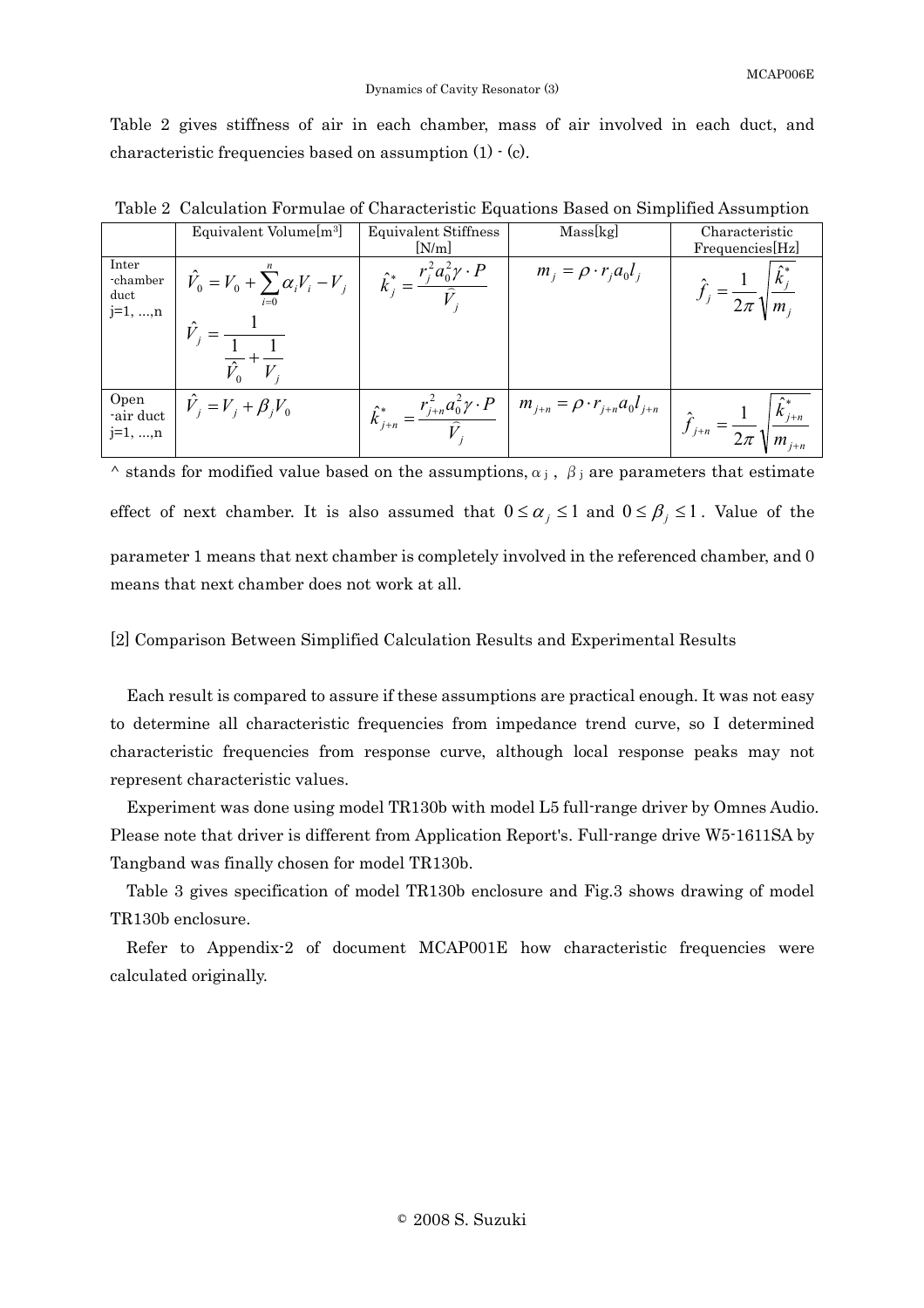## Dynamics of Cavity Resonator (3)

| Item                            | Specification                 | Characteristic                     | Frequency | Determined | by |
|---------------------------------|-------------------------------|------------------------------------|-----------|------------|----|
|                                 |                               | Calculation Programme <sup>5</sup> |           |            |    |
| Main Chamber Volume             | 9.0[L]                        |                                    |           |            |    |
| #1 Sub-Chamber Volume           | 9.7[L]                        |                                    |           |            |    |
| #2 Sub-Chamber Volume           | 9.6[L]                        |                                    |           |            |    |
| #3 Sub-Chamber Volume           | 10.5[L]                       |                                    |           |            |    |
| #1 Duct $(H \times W \times L)$ | $40$ mm $\times 40$ mm        | 94Hz                               |           |            |    |
| #1 Duct $(H \times W \times L)$ | $140$ mm $\times 80$ mm       | $85\text{Hz}$                      |           |            |    |
| #2 Duct $(H \times W \times L)$ | $\neg$ 40mm $\times$ 100mm    | 67Hz                               |           |            |    |
| #3 Duct $(H \times W \times L)$ | $\exists$ 33mm $\times$ 100mm | 49Hz                               |           |            |    |
| #4 Duct $(H \times W \times L)$ | $\Box 33$ mm $\times 180$ mm  | 37Hz                               |           |            |    |
| #5 Duct $(H \times W \times L)$ | $\Box 33$ mm $\times 260$ mm  | 30Hz                               |           |            |    |





Fig.3 Mechanical Drawing of Model TR130b Enclosure

Tuning parameters  $\alpha$  j and  $\beta$  j were chosen to minimize differences from previous calculation results. Table 4 gives calculation results of simplified method and comparison with measured and designed values.

l

<sup>©</sup> 2008 S. Suzuki 5 Characteristic frequencies are not ducts' own property, but simultaneous characteristic frequencies of MCAP-CR system.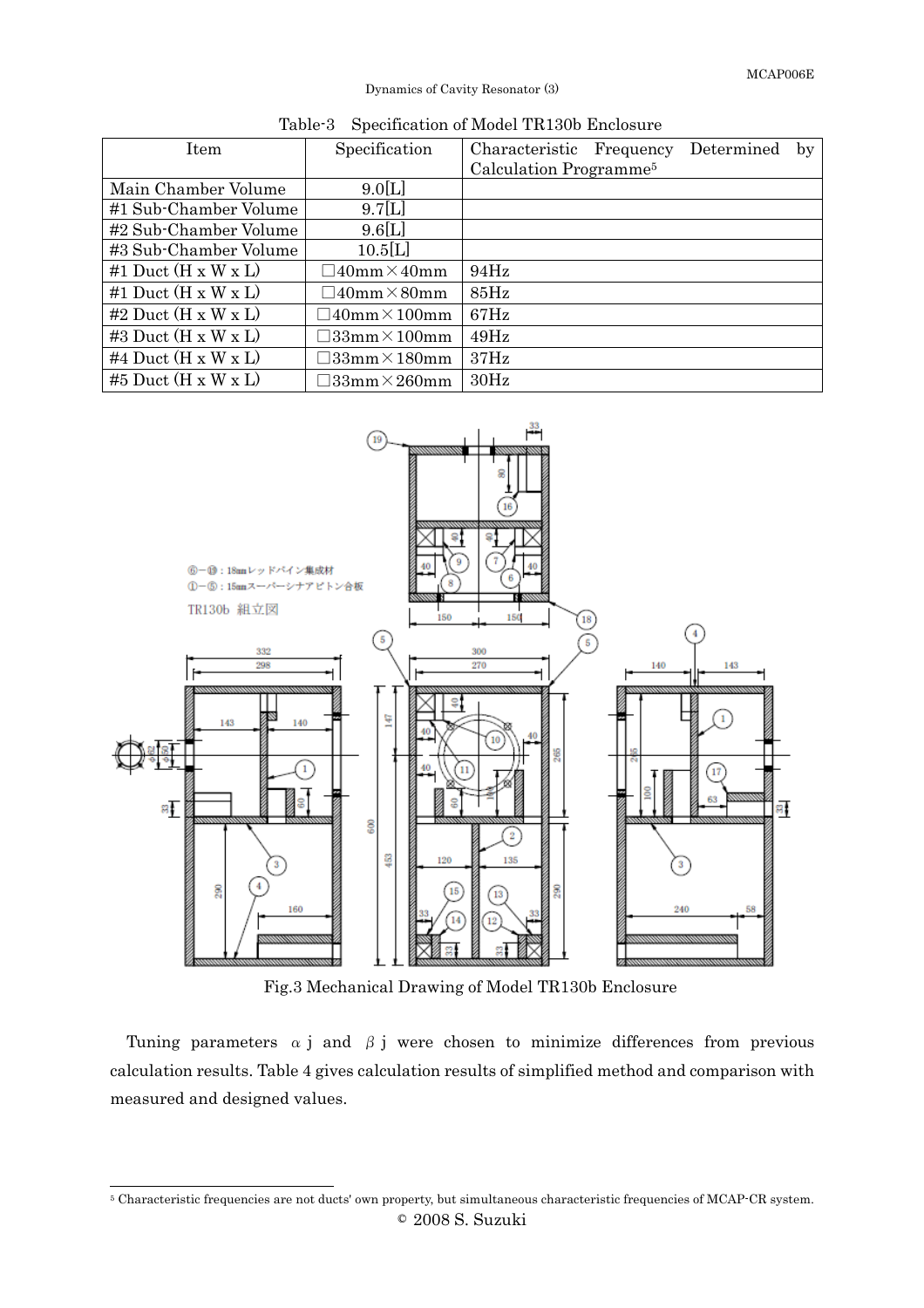Dynamics of Cavity Resonator (3)

| Duct | $\alpha$ .                                           | $\beta_i$                | $m_i$ [kg] | $k$ , [N/m] | $f_i[Hz]$ | $f_i^P$ [Hz] | $f_i^E$ [Hz] | <b>Note</b>          |
|------|------------------------------------------------------|--------------------------|------------|-------------|-----------|--------------|--------------|----------------------|
| #1   |                                                      | $\blacksquare$           | 0.0000768  | 37.73       | 111.6     | 94           | 96.4         | $\beta$ is not used  |
| #2   | 1                                                    | $\overline{\phantom{a}}$ | 0.0001536  | 35.62       | 76.6      | 85           | 84.2         | $\beta$ is not used  |
| #3   | 1                                                    | $\blacksquare$           | 0.0001920  | 33.86       | 66.8      | 67           | 70.0         | $\beta$ is not used  |
| #4   | $\blacksquare$                                       | $\Omega$                 | 0.0001307  | 13.35       | 50.8      | 49           | 52.4         | $\alpha$ is not used |
| #5   |                                                      | $\Omega$                 | 0.0002352  | 12.38       | 35.6      | 37           | 41.9         | $\alpha$ is not used |
| #6   | $\blacksquare$                                       | $\boldsymbol{0}$         | 0.0003398  | 11.44       | 29.2      | 30           | 31.0         | $\alpha$ is not used |
|      | Characteristic frequencies using simplified approach |                          |            |             |           |              |              |                      |

Table-4 Comparison Between Measured Results and Calculation Results

: Characteristic frequencies using calculation programme (MCAP001E)

: Estimated characteristic frequencies from observed response

Fig. 4 shows frequency response curve of this experiment. Yellow circles are supposed peaks of characteristic frequencies, and light green circles were other local peaks.



Fig.4 Frequency Response Using Log-sweep Signal

### [3] Analyses

P j

E j

Although experimental results do not guarantee true characteristic frequencies, errors by calculation programme (Appendix-B of MCAP001E) are in the range of  $[-3Hz, +5Hz]$ . This result seems to be practical enough. On the other hand, errors using simplified approach are larger (+19.8Hz/-7.6Hz), especially in the higher frequencies. Errors in lower three characteristic reside in the range of +1.6Hz/+6.3Hz. These errors seem to be practically acceptable in actual designing.

These results are interpreted as follows:

Pressure wave in the back of membrane goes through main chamber and drives